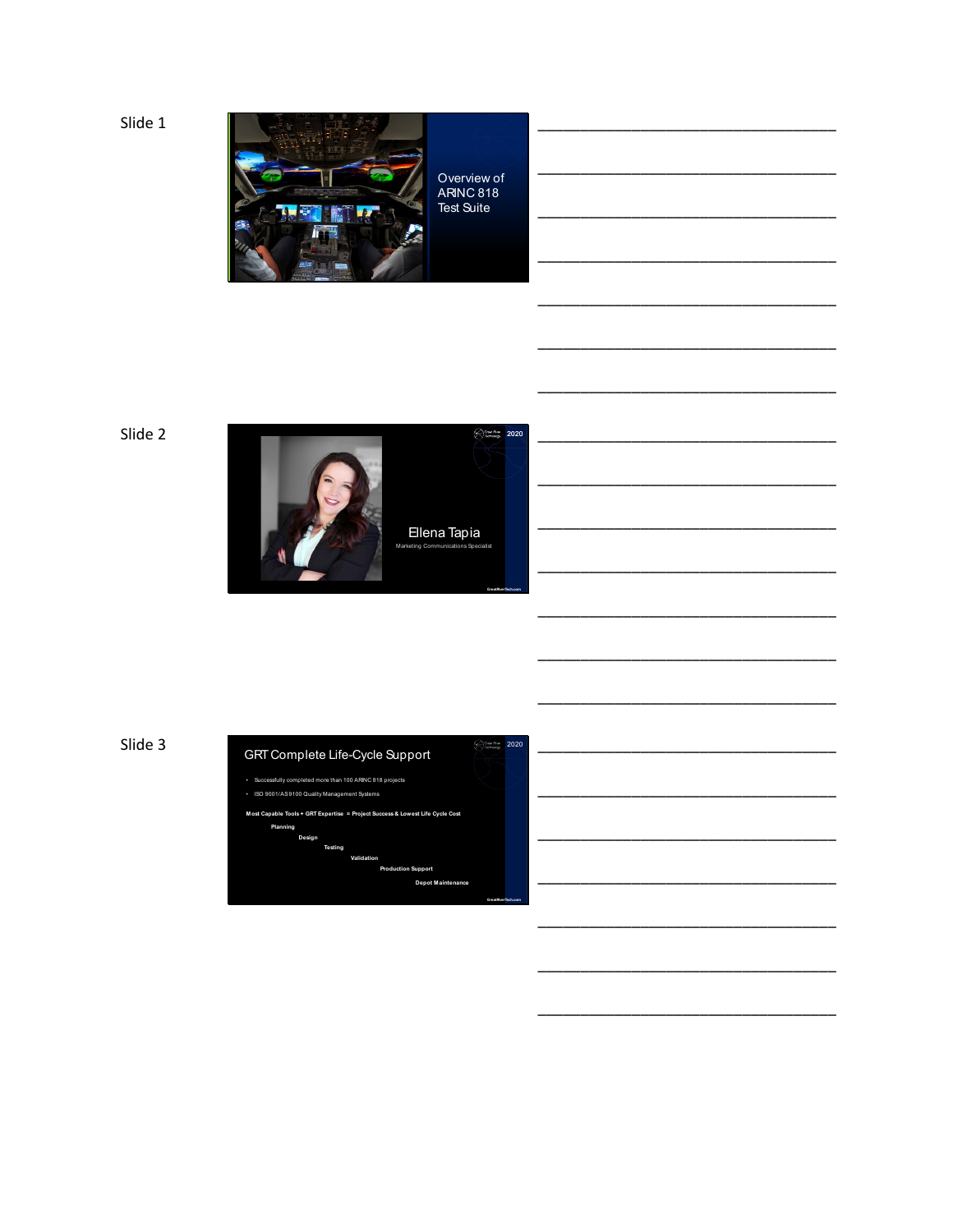

## Slide 5 <sup>2020</sup> ARINC 818 Test Software

# Builds on GRTs ARINC 818 Test standard features: **ARINC 818 Receiver** • Capture and Display Video Stream to GUI • Capture and Convert Video Steam to DVI • Examine Container & Frame header

# • Play video files **ARINC 818 Transmitter** • Load Image and Transmit as ARINC 818 • Upload/Edit header

• Add Scrolling Line • Convert DVI to ARINC 818

### **New Built-in Features Image Compare**<br>**Regions of Interes** ns of Interest Pixel info from im

\_\_\_\_\_\_\_\_\_\_\_\_\_\_\_\_\_\_\_\_\_\_\_\_\_\_\_\_\_\_\_\_\_\_\_

\_\_\_\_\_\_\_\_\_\_\_\_\_\_\_\_\_\_\_\_\_\_\_\_\_\_\_\_\_\_\_\_\_\_\_

\_\_\_\_\_\_\_\_\_\_\_\_\_\_\_\_\_\_\_\_\_\_\_\_\_\_\_\_\_\_\_\_\_\_\_

\_\_\_\_\_\_\_\_\_\_\_\_\_\_\_\_\_\_\_\_\_\_\_\_\_\_\_\_\_\_\_\_\_\_\_

\_\_\_\_\_\_\_\_\_\_\_\_\_\_\_\_\_\_\_\_\_\_\_\_\_\_\_\_\_\_\_\_\_\_\_

\_\_\_\_\_\_\_\_\_\_\_\_\_\_\_\_\_\_\_\_\_\_\_\_\_\_\_\_\_\_\_\_\_\_\_

\_\_\_\_\_\_\_\_\_\_\_\_\_\_\_\_\_\_\_\_\_\_\_\_\_\_\_\_\_\_\_\_\_\_\_

\_\_\_\_\_\_\_\_\_\_\_\_\_\_\_\_\_\_\_\_\_\_\_\_\_\_\_\_\_\_\_\_\_\_\_

\_\_\_\_\_\_\_\_\_\_\_\_\_\_\_\_\_\_\_\_\_\_\_\_\_\_\_\_\_\_\_\_\_\_\_

\_\_\_\_\_\_\_\_\_\_\_\_\_\_\_\_\_\_\_\_\_\_\_\_\_\_\_\_\_\_\_\_\_\_\_

\_\_\_\_\_\_\_\_\_\_\_\_\_\_\_\_\_\_\_\_\_\_\_\_\_\_\_\_\_\_\_\_\_\_\_

*SDK* to integrate Matrix card into<br>test environments<br>Scripting support –TAL (Test<br>Automation Language)

**GreatRiverTech.com**

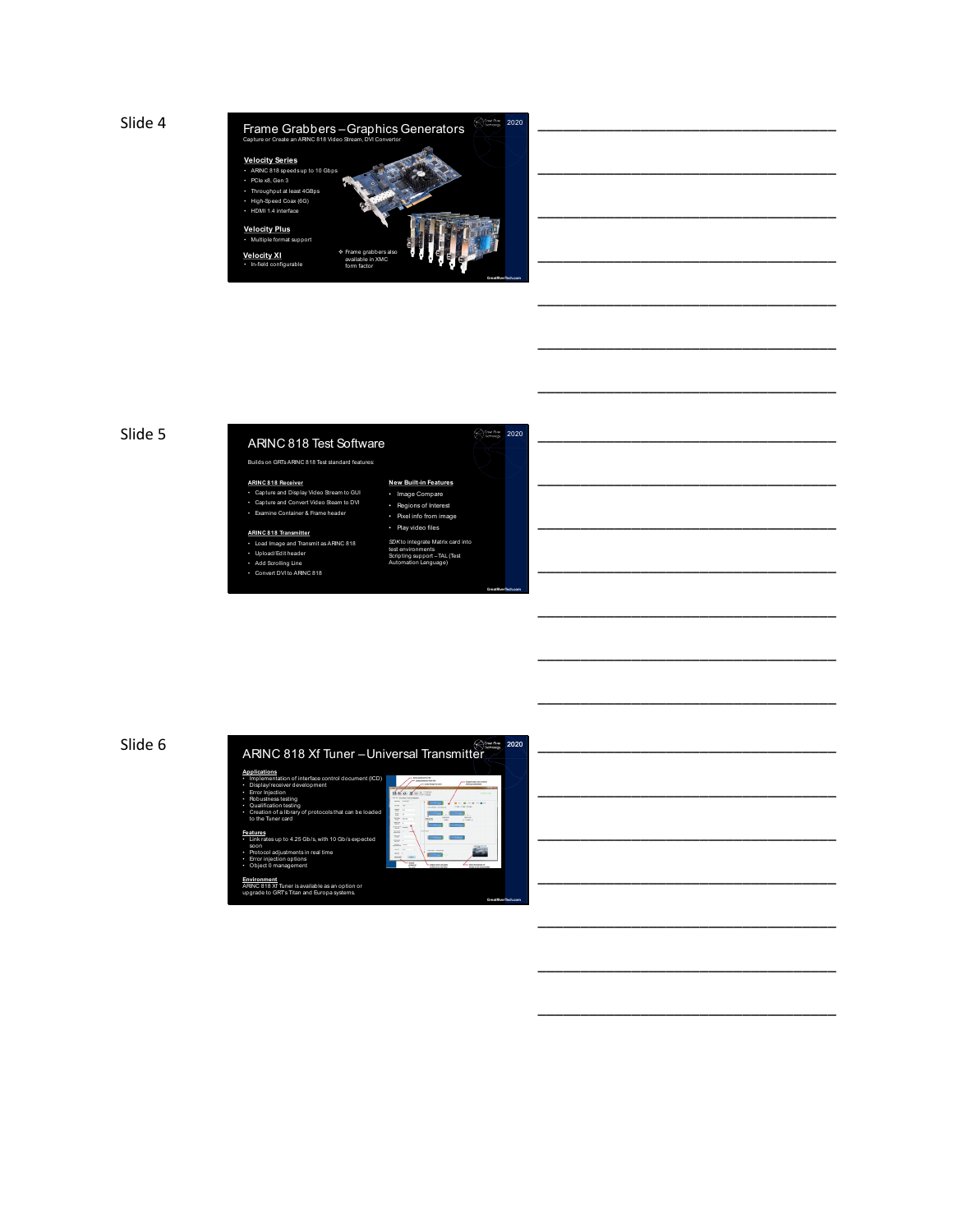



|  |             |  |  |  |  | _____________ |  |
|--|-------------|--|--|--|--|---------------|--|
|  |             |  |  |  |  |               |  |
|  |             |  |  |  |  |               |  |
|  |             |  |  |  |  |               |  |
|  |             |  |  |  |  |               |  |
|  |             |  |  |  |  |               |  |
|  | ___________ |  |  |  |  |               |  |

\_\_\_\_\_\_\_\_\_\_\_\_\_\_\_\_\_\_\_\_\_\_\_\_\_\_\_\_\_\_\_\_\_\_\_

\_\_\_\_\_\_\_\_\_\_\_\_\_\_\_\_\_\_\_\_\_\_\_\_\_\_\_\_\_\_\_\_\_\_\_

\_\_\_\_\_\_\_\_\_\_\_\_\_\_\_\_\_\_\_\_\_\_\_\_\_\_\_\_\_\_\_\_\_\_\_

\_\_\_\_\_\_\_\_\_\_\_\_\_\_\_\_\_\_\_\_\_\_\_\_\_\_\_\_\_\_\_\_\_\_\_

\_\_\_\_\_\_\_\_\_\_\_\_\_\_\_\_\_\_\_\_\_\_\_\_\_\_\_\_\_\_\_\_\_\_\_

\_\_\_\_\_\_\_\_\_\_\_\_\_\_\_\_\_\_\_\_\_\_\_\_\_\_\_\_\_\_\_\_\_\_\_

\_\_\_\_\_\_\_\_\_\_\_\_\_\_\_\_\_\_\_\_\_\_\_\_\_\_\_\_\_\_\_\_\_\_\_

\_\_\_\_\_\_\_\_\_\_\_\_\_\_\_\_\_\_\_\_\_\_\_\_\_\_\_\_\_\_\_\_\_\_\_

\_\_\_\_\_\_\_\_\_\_\_\_\_\_\_\_\_\_\_\_\_\_\_\_\_\_\_\_\_\_\_\_\_\_\_

\_\_\_\_\_\_\_\_\_\_\_\_\_\_\_\_\_\_\_\_\_\_\_\_\_\_\_\_\_\_\_\_\_\_\_

\_\_\_\_\_\_\_\_\_\_\_\_\_\_\_\_\_\_\_\_\_\_\_\_\_\_\_\_\_\_\_\_\_\_\_



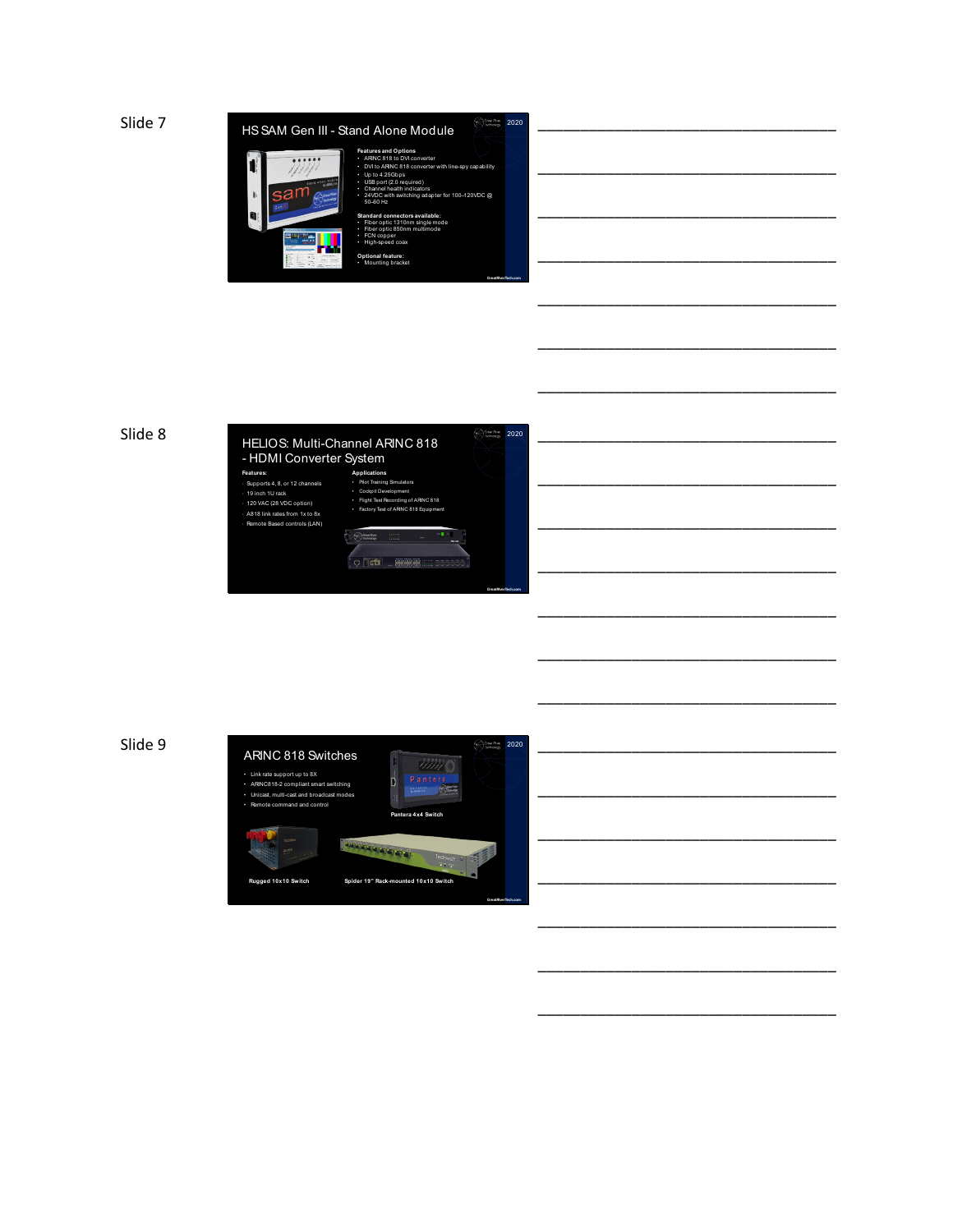







\_\_\_\_\_\_\_\_\_\_\_\_\_\_\_\_\_\_\_\_\_\_\_\_\_\_\_\_\_\_\_\_\_\_\_

\_\_\_\_\_\_\_\_\_\_\_\_\_\_\_\_\_\_\_\_\_\_\_\_\_\_\_\_\_\_\_\_\_\_\_

\_\_\_\_\_\_\_\_\_\_\_\_\_\_\_\_\_\_\_\_\_\_\_\_\_\_\_\_\_\_\_\_\_\_\_

\_\_\_\_\_\_\_\_\_\_\_\_\_\_\_\_\_\_\_\_\_\_\_\_\_\_\_\_\_\_\_\_\_\_\_

\_\_\_\_\_\_\_\_\_\_\_\_\_\_\_\_\_\_\_\_\_\_\_\_\_\_\_\_\_\_\_\_\_\_\_

\_\_\_\_\_\_\_\_\_\_\_\_\_\_\_\_\_\_\_\_\_\_\_\_\_\_\_\_\_\_\_\_\_\_\_

\_\_\_\_\_\_\_\_\_\_\_\_\_\_\_\_\_\_\_\_\_\_\_\_\_\_\_\_\_\_\_\_\_\_\_

\_\_\_\_\_\_\_\_\_\_\_\_\_\_\_\_\_\_\_\_\_\_\_\_\_\_\_\_\_\_\_\_\_\_\_

\_\_\_\_\_\_\_\_\_\_\_\_\_\_\_\_\_\_\_\_\_\_\_\_\_\_\_\_\_\_\_\_\_\_\_

\_\_\_\_\_\_\_\_\_\_\_\_\_\_\_\_\_\_\_\_\_\_\_\_\_\_\_\_\_\_\_\_\_\_\_

\_\_\_\_\_\_\_\_\_\_\_\_\_\_\_\_\_\_\_\_\_\_\_\_\_\_\_\_\_\_\_\_\_\_\_

\_\_\_\_\_\_\_\_\_\_\_\_\_\_\_\_\_\_\_\_\_\_\_\_\_\_\_\_\_\_\_\_\_\_\_

Slide 12

| Recorders                                                | <b>EUROPA</b><br><b>SYSTEM</b><br>ß | <b>TITAN</b><br><b>SYSTEM</b> | Great River<br>2020<br>Technology |
|----------------------------------------------------------|-------------------------------------|-------------------------------|-----------------------------------|
| Capacity                                                 |                                     |                               |                                   |
| ARINC 818 recording channels                             |                                     | 1.8                           |                                   |
| Terabyte atorage                                         | $1 - 2$                             | $10 - 24$                     |                                   |
| Applications                                             |                                     |                               |                                   |
| Cockoit simulation labs                                  |                                     | ×                             |                                   |
| Engineering development                                  |                                     |                               |                                   |
| Qualification testing                                    |                                     |                               |                                   |
| <b>Flight tests</b>                                      |                                     |                               |                                   |
| Factory production                                       |                                     |                               |                                   |
| Maintenance and repair                                   |                                     |                               |                                   |
| Flight simulators/ollot training                         |                                     |                               |                                   |
| Options (availability depends on configuration)          |                                     |                               |                                   |
| Video capture                                            |                                     |                               |                                   |
| Video conserving                                         |                                     |                               |                                   |
| Video record/playback                                    |                                     |                               |                                   |
| Video playout                                            |                                     |                               |                                   |
| Video generation                                         |                                     |                               |                                   |
| Protocol amalysis                                        |                                     |                               |                                   |
| Robustness texting                                       |                                     |                               |                                   |
| Remote control                                           |                                     |                               |                                   |
| Compression                                              |                                     |                               |                                   |
| Data removal                                             |                                     |                               |                                   |
| *Total cards, including GPS, RAID, video, and GRT cards. |                                     |                               | GreatFlyerTech.com                |